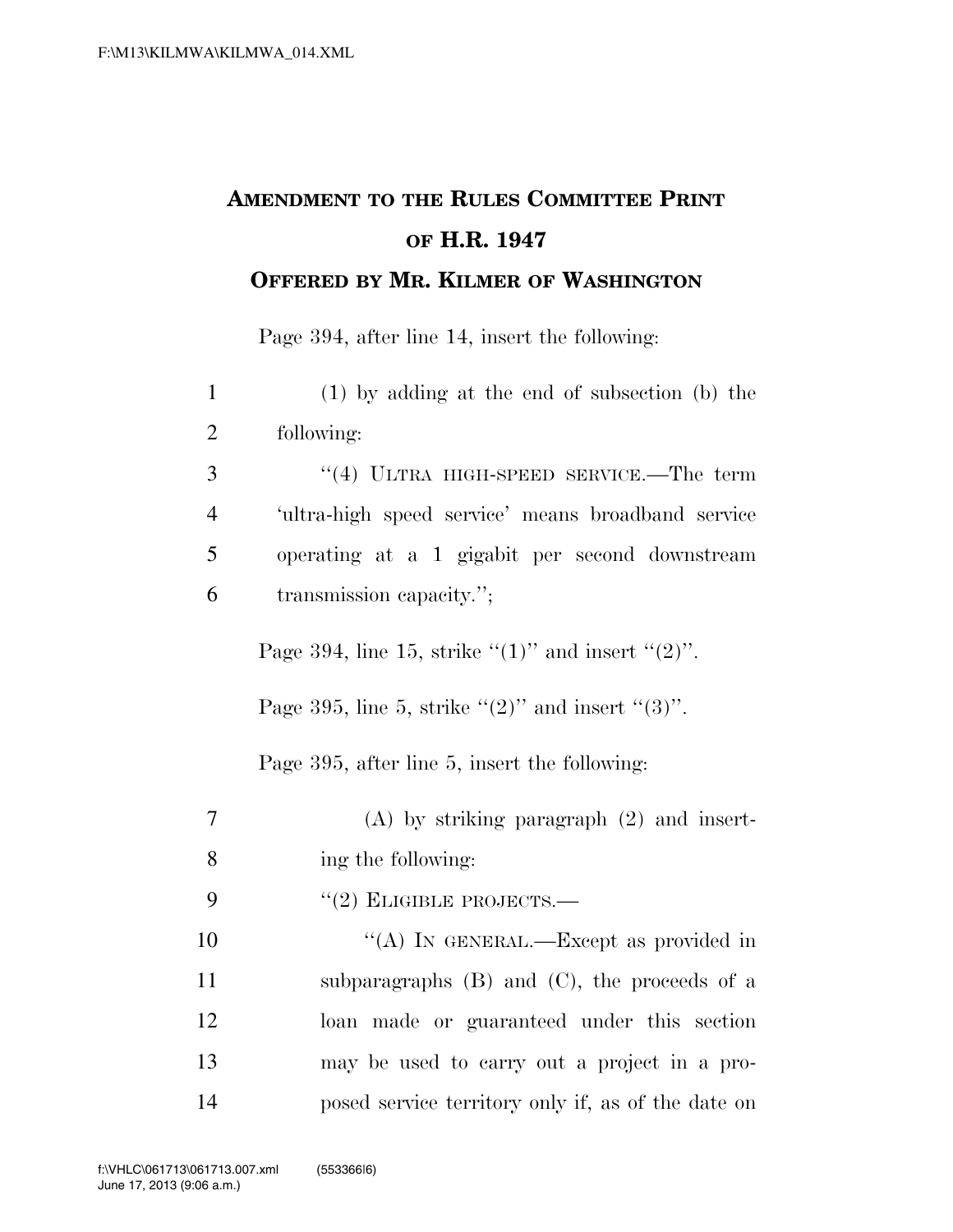| $\mathbf{1}$   | which the application for the loan or loan guar- |
|----------------|--------------------------------------------------|
| $\overline{2}$ | antee is submitted—                              |
| 3              | "(i) not less than $25$ percent of the           |
| $\overline{4}$ | households in the proposed service territory     |
| 5              | is offered broadband service by not more         |
| 6              | than 1 incumbent service provider; and           |
| $\overline{7}$ | "(ii) broadband service is not provided          |
| 8              | in any part of the proposed service terri-       |
| 9              | tory by 3 or more incumbent service pro-         |
| 10             | viders.                                          |
| 11             | "(B) EXCEPTIONS TO $25$ PERCENT<br>$RE-$         |
| 12             | $QUIREMENT.$ —Subparagraph $(A)(i)$ shall not    |
| 13             | apply to the proposed service territory of a     |
| 14             | project if—                                      |
| 15             | $\lq\lq(i)$ a loan or loan guarantee has been    |
| 16             | made under this section to the applicant to      |
| 17             | provide broadband service in the proposed        |
| 18             | service territory; or                            |
| 19             | "(ii) the project is being carried out           |
| 20             | under paragraph $(5)$ .                          |
| 21             | "(C) EXCEPTIONS TO 3 OR MORE INCUM-              |
| 22             | BENT SERVICE PROVIDER REQUIREMENT.               |
| 23             | "(i) IN GENERAL.—Except as pro-                  |
| 24             | vided in clause (iii), subparagraph $(A)(ii)$    |
| 25             | shall not apply to an incumbent service          |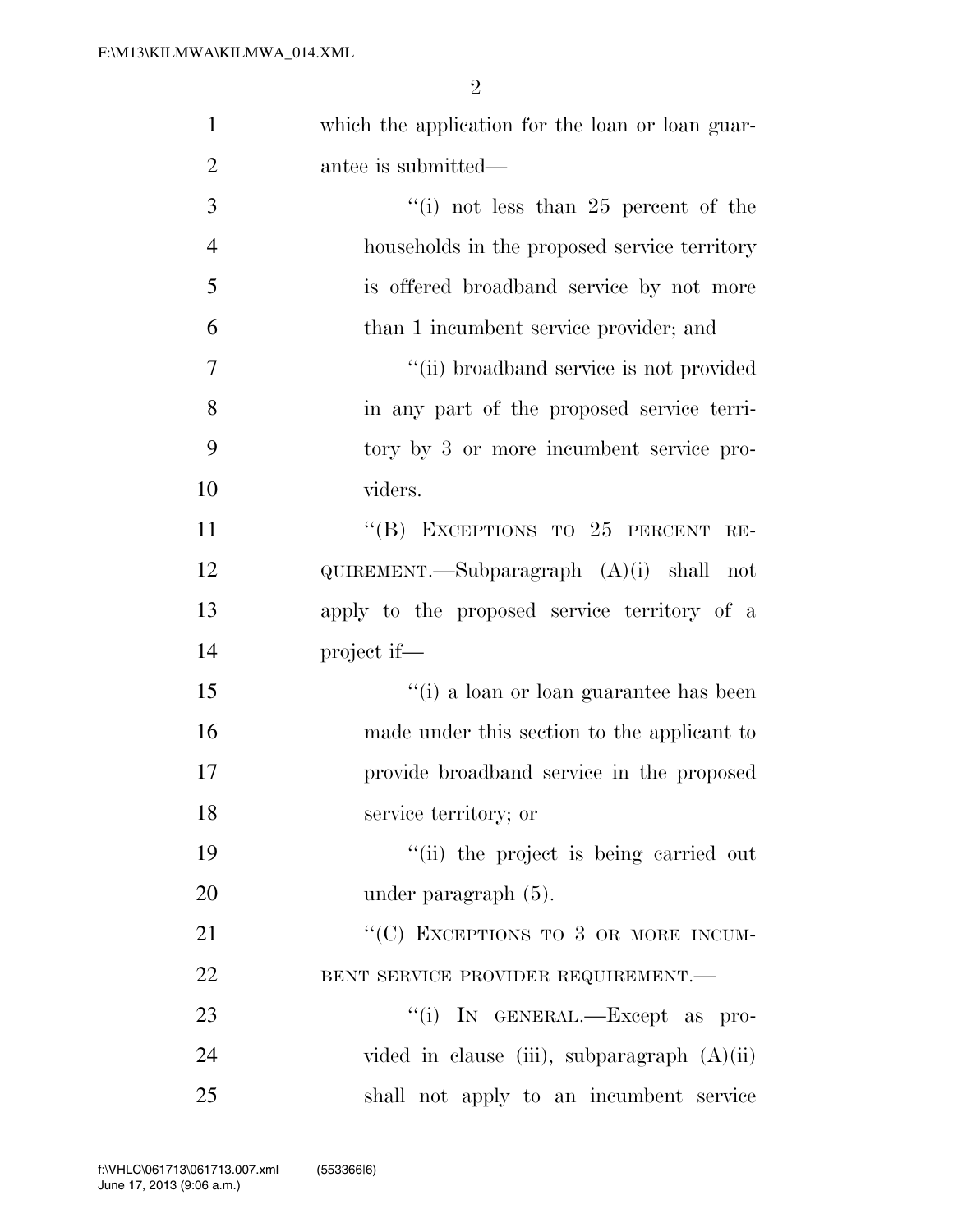**provider that is upgrading broadband serv-** ice to the existing territory of the incum-bent service provider.

4 ''(ii) ULTRA-HIGH SPEED PROJECTS.—Subparagraph (A)(ii) shall not apply to projects carried out under paragraph (5) unless an incumbent service provider is providing ultra-high speed serv- ice as of the date of the an application for a loan or loan guarantee submitted to the Secretary under this section.

 ''(iii) EXCEPTION.—Clause (i) shall not apply if the applicant is eligible for funding under another title of this Act.'';

 (B) by redesignating paragraphs (5) through (7) as paragraphs (6) through (8), re- spectively, and inserting after paragraph (4) the following:

19 "(5) PILOT PROGRAM FOR ULTRA-HIGH SPEED SERVICE.—The Secretary shall carry out a pilot pro- gram under which the Secretary shall provide loans or loan guarantees under this section to eligible enti- ties for the purpose of providing a proposed service territory with ultra-high speed service. Loans or loan